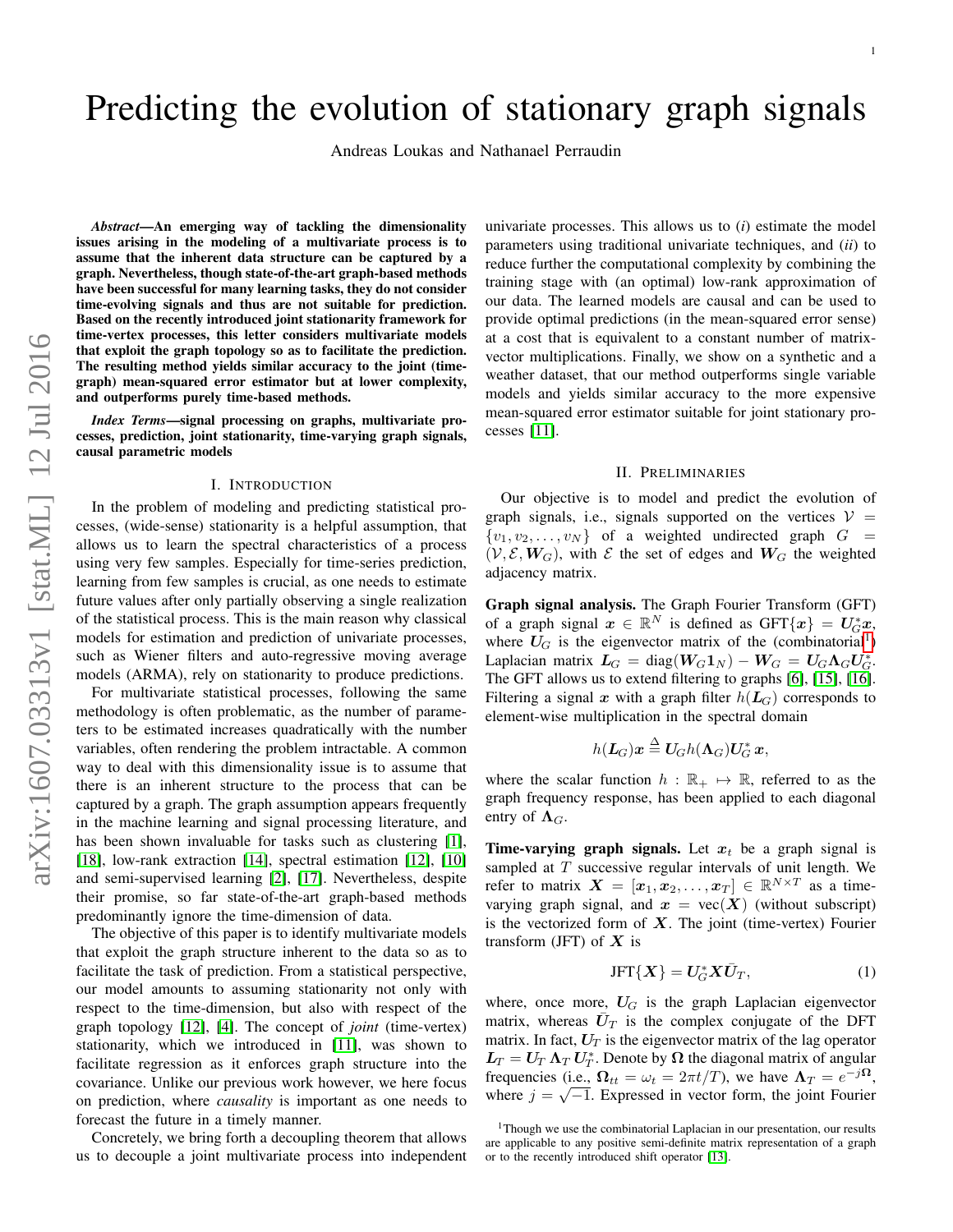transform becomes JFT $\{\boldsymbol{x}\} = \boldsymbol{U}_J^*\boldsymbol{x}$ , where  $\boldsymbol{U}_J = \boldsymbol{U}_T \otimes \boldsymbol{U}_G$  is unitary, and operator (⊗) denotes the kroneker product. A *joint filter*  $h(L_J)$  is a function defined in the joint spectral domain  $h : \mathbb{R}_+ \times \mathbb{R} \mapsto \mathbb{R}$  that is evaluated at the graph eigenvalues  $\lambda$ and the angular frequencies  $\omega$ . The output of a joint filter is

$$
h(\mathbf{L}_J)\mathbf{x} \stackrel{\Delta}{=} \mathbf{U}_J h(\mathbf{\Lambda}_G,\mathbf{\Omega}) \mathbf{U}_J^* \mathbf{x},\tag{2}
$$

and where  $h(\Lambda_G, \Omega)$  is a  $NT \times NT$  diagonal matrix with  $[h(\Lambda_G, \Omega)]_{k,k} = h(\lambda_n, \omega_\tau)$  and  $k = N(\tau - 1) + n$ . For an indepth discussion of JFT and its properties, we refer the reader to the work by Loukas and Foucard [\[8\]](#page-5-10).

# III. MODELING JOINTLY STATIONARY SIGNALS

The first step in predicting the evolution of a signal is to choose a good model for it. Motivated by the importance of stationarity for modeling statistical processes, our recent work generalized stationarity to time-varying graph signals [\[11\]](#page-5-5). The following is a variant of the definition presented in [\[12\]](#page-5-2).

**Definition 1** (JWSS process). A process  $x = vec(X)$  is called *Jointly (or time-vertex) Wide-Sense Stationary (JWSS), if and only if (i)*  $L_J \mathbb{E} [x] = 0_{NT}$ , and (ii) its covariance matrix  $\Sigma_x$ *is diagonalizable by the joint Fourier basis U<sub>J</sub>. The JFT of the autocorrelation function of process* x *is referred to Joint Power Spectral Density (JPSD).*

This definition is a generalization of the classical notion of stationarity, where now one assumes simultaneously widesense stationarity w.r.t. both the *time* and *vertex* domains. Indeed, for the combinatorial Laplacian, the first condition is equivalent to the first moment being constant. The second condition is a generalization of the invariance w.r.t. translation using the localization operator. Joint stationarity assumes the covariance to be driven by a joint filter  $h(\lambda, \omega)$ , referred to as JPSD, that encodes the time and vertex relations in the signal. For an in depth discussion of the above definition, we encourage the reader to read the original publications [\[12\]](#page-5-2), [\[11\]](#page-5-5).

The question we will address is: "*how to construct models that concisely capture the characteristics of a jointly stationarity process, in order to facilitate short-term prediction?*".

Joint non-causal models. Since the covariance of a jointly stationary signal x is diagonalizable by  $U_J$ , without loss of generality, we can constrain ourselves to models of  $x$  which take the form

$$
a(\mathbf{L}_J)\,\boldsymbol{x} = b(\mathbf{L}_J)\,\boldsymbol{\varepsilon},\tag{3}
$$

where the innovation vector  $\varepsilon = \text{vec}(E)$  is a random vector of some arbitrary distribution, with mean in the null space of  $L_J$  and identity covariance matrix  $\Sigma_{\varepsilon} = I$ , implying that the above model is equivalent to the one considered in our previous work [\[11\]](#page-5-5). Moreover, matrices  $a(L_J)$  and  $b(L_J)$ are arbitrary joint filters (and not necessarily polynomials). According to proposition [1,](#page-1-0) model [\(3\)](#page-1-1) is natural, as the space of JWSS signals is exactly equal to that of signals generated by it.

<span id="page-1-0"></span>Proposition 1. *Process* X *is JWSS iff it is generated by* [\(3\)](#page-1-1)*.*

2

*Proof:* To establish "*if*" direction, we have to show that the two conditions of joint stationarity are always met for any output of the model. Let  $g(L_J) = a(L_J)^{-1}b(L_J)$  such that  $x = g(L_J)\varepsilon$ , then

$$
\mathbb{E} [\boldsymbol{x}] = \mathbb{E} \left[ a(\boldsymbol{L}_J)^{-1} b(\boldsymbol{L}_J) \boldsymbol{\varepsilon} \right] = g(\boldsymbol{L}_J) \mathbb{E} \left[ \boldsymbol{\varepsilon} \right].
$$

It is easy to confirm that  $L_I \mathbb{E}[x] = L_I q(L_I) \mathbb{E}[\varepsilon] = 0$ , since, if  $\mathbb{E}[\varepsilon]$  lies in the null-space of  $L_J$ , then so does  $g(L_J) \mathbb{E}[\varepsilon]$ . The covariance of  $x$  is

$$
\Sigma_{\boldsymbol{x}} = g(\boldsymbol{L}_J) \Sigma_{\boldsymbol{\varepsilon}} g(\boldsymbol{L}_J)^* = g(\boldsymbol{L}_J) g(\boldsymbol{L}_J)^*,
$$

which is diagonalizable by  $U_J$ . To prove the "*only if*" direction, we observe that every JWSS signal with mean  $\bar{x}$  and JPSD h can be produced by the model by setting  $\mathbb{E} [\varepsilon] = \bar{x}$ , and  $g(\mathbf{L}_J)g(\mathbf{L}_J)^* = h(\mathbf{L}_J)$  (this is always possible as covariance matrices are positive semi-definite).

Joint causal models. Yet, despite its generality, model [\(3\)](#page-1-1) is not always causal. This is problematic for the task of prediction, where one needs to forecast the future in a timely manner. It is more practical to assume that the output at time t can be expressed as a function of the input-output variables at previous timesteps, yielding the joint causal model

<span id="page-1-2"></span>
$$
\sum_{p=0}^{P} a_p(\mathbf{L}_G) \mathbf{x}_{t-p} = \sum_{q=0}^{Q} b_q(\mathbf{L}_G) \mathbf{\varepsilon}_{t-q}
$$
 (4)

for some model orders P and Q, and with  $\varepsilon_t$  being the t-th column of matrix  $E$ . Moreover, for the canonical form, we set  $a_0(L_G) = b_0(L_G) = I$ . Obviously, every causal model can be written in this form for  $P \to \infty$  and  $Q \to \infty$ . For this reason, we refer to processes generated by the above model as joint causal processes.

#### IV. PREDICTING EVOLVING GRAPH SIGNALS

Our objective is to forecast to the evolution of an observed jointly stationary process x with zero mean and JPSD  $h(\omega, \lambda)$ . To start with, we will suppose that  $x$  is a joint causal process, with known parameters  $a_p(\lambda)$  and  $b_q(\lambda)$  and we will derive an optimal predictor for the future values of the process. In the second part, we show how to estimate a joint causal model that approximates an arbitrary process (not necessarily causal). Finally, we demonstrate how to reduce the computational complexity of model estimation.

<span id="page-1-1"></span>**Prediction.** Suppose that  $x$  is the output of a joint causal model, where the input  $\varepsilon$  has zero mean and identity covariance. This implies that  $x$  abides to

$$
\boldsymbol{x}_t = \sum_{q=0}^Q b_q(\boldsymbol{L}_G) \, \boldsymbol{\varepsilon}_{t-q} - \sum_{p=1}^P a_p(\boldsymbol{L}_G) \, \boldsymbol{x}_{t-p}.\tag{5}
$$

Let the subscript  $x_{t|t-1}$  denote that the random vector  $x_t$  is conditioned on the (already observed) vectors  $\{x_1, \ldots, x_{t-1}\}.$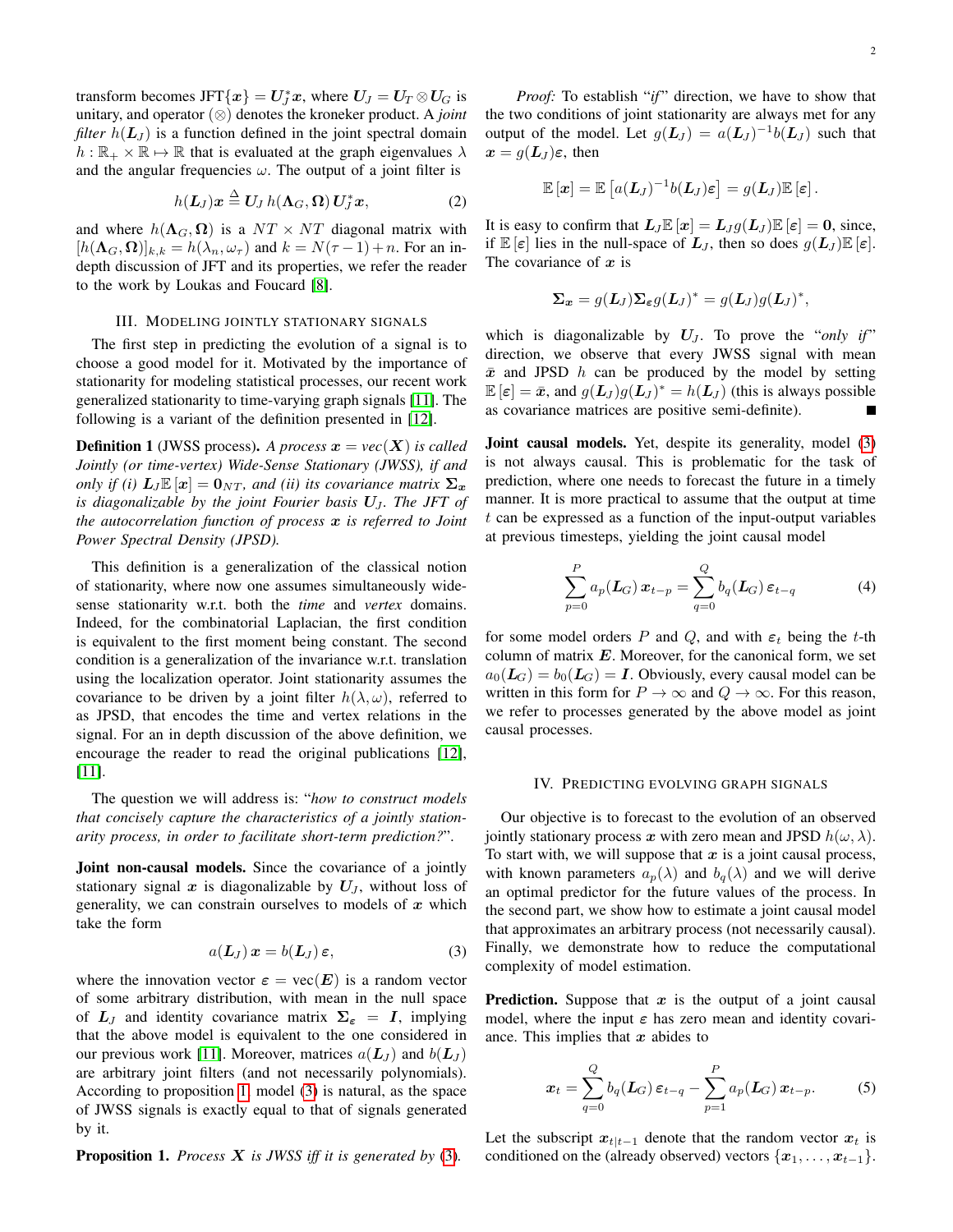We predict vector  $x_t$ , based on  $x_1, x_2, \ldots, x_{t-1}$ , thus obtaining the *one-step predictor*  $\tilde{x}_t$ , using the conditional expectation

$$
\tilde{x}_t = \mathbb{E}\left[x_{t|t-1}\right]
$$
\n
$$
= \sum_{q=0}^{Q} b_q(L_G) \mathbb{E}\left[\varepsilon_{t-q|t-1}\right] - \sum_{p=1}^{P} a_p(L_G) x_{t-p}
$$
\n
$$
= \mathbb{E}\left[\varepsilon_t\right] + \sum_{q=1}^{Q} b_q(L_G) \left(x_{t-q|t-1} - \tilde{x}_{t-q}\right) - \sum_{p=1}^{P} a_p(L_G) x_{t-p}
$$
\n
$$
= \sum_{q=1}^{Q} b_q(L_G) \left(x_{t-q} - \tilde{x}_{t-q}\right) - \sum_{p=1}^{P} a_p(L_G) x_{t-p}, \tag{6}
$$

where above we have exploited the fact that  $\mathbb{E}[\varepsilon_t] = 0$ . Notice that, in the third step we compute the unobserved input vectors  $\varepsilon_{t-q|t-1}$  as the difference between the observations and the predictions in previous time-steps. In the following, we will show that this corresponds to the best possible choice, as it yields the minimum possible mean-squared error. We obtain a  $k$ -step predictor by repeating the above computation  $k$  times.

One maybe tempted to apply a similar procedure in order to predict unknown values along the graph dimension. The model above however does not render itself suitable for such a task, even when functions  $a_p$  and  $b_q$  are polynomials (and thus locally computable in the graph). In contrast to prediction along the time domain, in purely graph prediction (or inpainting) the value of a node is dependent on all of its neighbors. Therefore, node values cannot be predicted in isolation, but have to be solved jointly.

Error analysis. The one-step prediction error is  $e_t = x_t$  –  $\tilde{x}_t$ . Similar to the classical case [\[7\]](#page-5-11),  $e_t$  depends only on the unknown innovations  $\varepsilon_t$  and the mean-squared error achieved is the smallest possible. To see this, we first need to show that  $e_t = \varepsilon_t$ , or equivalently that  $d_t = e_t - \varepsilon_t = 0$ . Expanding [\(6\)](#page-2-0) in the definition of  $d_t$ , we have that

$$
d_t = e_t - \varepsilon_t = x_t - \tilde{x}_t - \varepsilon_t = \sum_{q=1}^Q b_q(L_G)(\varepsilon_{t-q} - e_{t-q})
$$
  
= 
$$
-\sum_{q=1}^Q b_q(L_G)d_{t-q}.
$$
 (7)

Therefore,  $\sum_{q=0}^{Q} b_q(L_G) d_{t-q} = 0$  for every t, which, under the assumption that the noise model is invertible<sup>[2](#page-2-1)</sup>, implies  $d_t = 0$ . Directly, we find that  $e_t = \varepsilon_t$  and the one-step meansquared error is equal to

h

$$
\frac{\mathbb{E}\left[\left\|\boldsymbol{x}_{t}-\tilde{\boldsymbol{x}}_{t}\right\|_{2}^{2}\right]}{N}=\frac{\mathbb{E}\left[\boldsymbol{\varepsilon}_{t}^{*}\boldsymbol{\varepsilon}_{t}\right]}{N}=\frac{\mathrm{tr}(\mathbb{E}\left[\boldsymbol{\varepsilon}_{t}\boldsymbol{\varepsilon}_{t}^{*}\right])}{N}=\frac{\mathrm{tr}(\boldsymbol{\Sigma}_{\boldsymbol{\varepsilon}_{t}})}{N}.
$$
 (8)

Since  $\varepsilon_t$  is unknown at time t, the above corresponds to the smallest achievable mean-squared error.

Model estimation. Suppose that we want to identify the parameters of a joint causal model (i.e., functions  $a_p$  and  $b_q$ 

for every  $p$  and  $q$ ) which best match an observed process  $X \in \mathbb{R}^{N \times T}$ . The canonical way to achieve this would be to minimize the prediction error residuals by solving the following (non-linear) system of  $N \times T$  equations involving  $(P+Q)$  N unknowns<sup>[3](#page-2-2)</sup>

$$
\min_{a_p,b_q} \|\boldsymbol{x}_{t+1} - \tilde{\boldsymbol{x}}_{t+1}(a_p,b_q)\|_2^2, \tag{9}
$$

<span id="page-2-0"></span>where by  $\tilde{x}_{t+1}(a_p, b_q)$  we refer to the causal model based on  $a_0(\mathcal{L}_G), \ldots, a_P(\mathcal{L}_G)$  and  $b_0(\mathcal{L}_G), \ldots, b_Q(\mathcal{L}_G)$ . In the following, we will use the *decoupling theorem* in order to simplify this problem by splitting it to a number of independent and well-studied problems with smaller complexity.

**Theorem 1** (Decoupling theorem). Let  $\varepsilon_t$  and  $x_t$  abide to *model* [\(4\)](#page-1-2)

<span id="page-2-3"></span>
$$
\sum_{p=0}^{P} a_p(L_G) x_{t-p} = \sum_{q=0}^{Q} b_q(L_G) \varepsilon_{t-q}, \tag{10}
$$

*where*  $L_G$  *is a symmetric diagonalizable*  $N \times N$  *matrix written as*  $\boldsymbol{L}_G = \boldsymbol{U} \boldsymbol{D} \boldsymbol{U}^*$ *. Set*  $\hat{\varepsilon}_t(n) = (\boldsymbol{U}_G^* \boldsymbol{\varepsilon}_t)(n)$  *and*  $\hat{x}_t(n) = (U_G^* x_t)(n)$ . Up to an isometric rotation by U<sub>G</sub>, *the input-output relation of*  $\hat{\varepsilon}_t(n)$  *and*  $\hat{x}_t(n)$  *for every n is given by an ARMA(P,Q) model*  $\sum_{p=0}^{P} a_p(n) \hat{x}_{t-p}(n)$  =  $\sum_{q=0}^{Q} b_q(n) \hat{\varepsilon}_{t-q}(n)$ , with  $a_p(n)$  and  $b_q(n)$  scalars.

*Proof:* The *n*-th element of the left part of [\(10\)](#page-2-3) rotated by unitary matrix  $U_G^*$  is

<span id="page-2-4"></span>
$$
\left(U_G^*\sum_{p=0}^P a_p(\boldsymbol{L}_G)\boldsymbol{x}_{t-p}\right)(n) = \left(\sum_{p=0}^P a_p(\boldsymbol{L}_G)U_G^*\boldsymbol{x}_{t-p}\right)(n)
$$

$$
= \sum_{p=0}^P a_p(n)\hat{x}_{t-p}(n),\qquad(11)
$$

with  $a_p(n) = [a_p(L_G)]_{nn}$ . Similarly, setting  $b_q(n)$  =  $[b_q(L_G)]_{nn}$  we have that

<span id="page-2-5"></span>
$$
\left(U_G^* \sum_{q=0}^Q b_q(L_G) \varepsilon_{t-q}\right)(n) = \left(\sum_{q=0}^P b_q(L_G) U_G^* \varepsilon_{t-q}\right)(n)
$$

$$
= \sum_{q=0}^Q b_q(n) \hat{\varepsilon}_{t-q}(n). \tag{12}
$$

Combining expressions [\(11\)](#page-2-4) and [\(12\)](#page-2-5), the decoupling theorem is concluded.

Therefore, under the appropriate isometric rotation, the joint causal model decomposes into  $N$  independent ARMA models, with two important consequences: (*i*) in the graph frequency domain, the joint causal model estimation problem can be split to  $N$  independent problems, each involving  $T$  equations and  $P + Q$  unknowns. *(ii)* Despite being non-linear, each of the  $N$  problems we now have to solve corresponds to fitting an ARMA to a time-series. We can therefore use a number of well understood methods to solve it, such as the subspace Gauss-Newton approach of Wills and Ninness [\[19\]](#page-5-12). The exact coefficients of the joint causal model are then found by an inverse graph Fourier transform. We note that, especially

<span id="page-2-1"></span><sup>&</sup>lt;sup>2</sup>System  $\sum_{q=0}^{Q} b_q(L_G) d_{t-q} = 0$  has exactly one solution when matrix  $b_0(\mathcal{L}_G) \oplus b_1(\mathcal{L}_G) \oplus \ldots \oplus b_Q(\mathcal{L}_G)$  is invertible, or equivalently when  $b_q(\mathcal{L}_G)$ is invertible for each  $q$ .

<span id="page-2-2"></span><sup>&</sup>lt;sup>3</sup>A matrix function of an  $N \times N$  matrix has N degrees of freedom.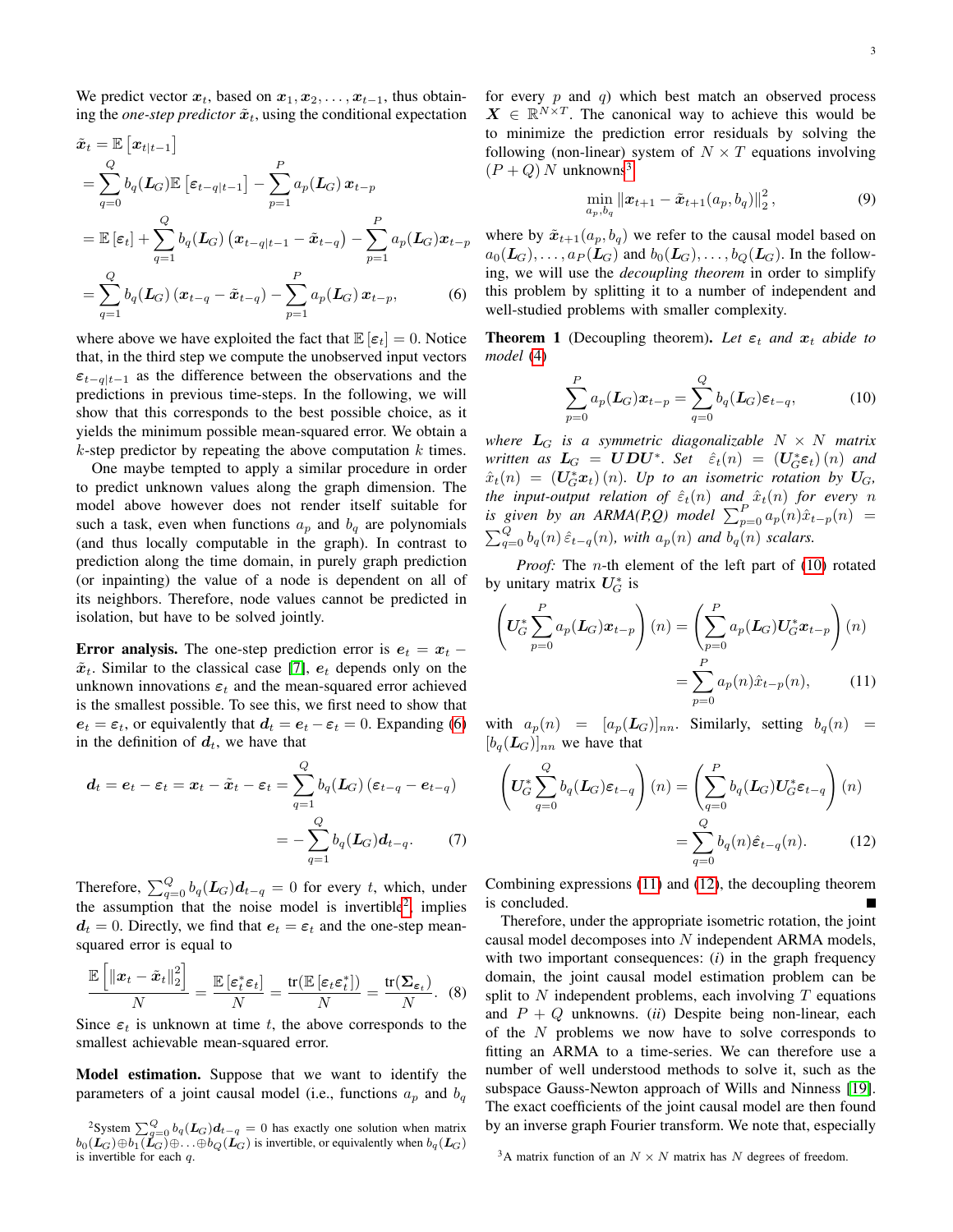for small to medium sized graphs, the cost of eigenvalue decomposition (inherent in joint models), is overshadowed by that of model estimation.

Low-rank models. The computational overhead of model estimation can be reduced by purposely ignoring a subset of the data. For instance, one may consider only a subset of the time-series and ignore the rest, saving considerably in terms computation complexity. Nevertheless, such a simplistic scheme will incur significant error when the variance of the data is distributed evenly among all time-series. To capture more concisely the variance inherent the data, we can instead perform the selection process after first rotating the data. Concretely, denote by S an index set of size  $K = |\mathcal{S}|$  and let U be a unitary (rotation) matrix. The  $\{U, S\}$  low-rank approximation of  $X$  is

$$
\tilde{X}_{U,\mathcal{S}}=U\,I_{\mathcal{S}}\,U^*X,
$$

where the diagonal indicator matrix  $I_{\mathcal{S}}$  has  $[I_{\mathcal{S}}]_{ii} = 1$  if  $i \in \mathcal{S}$ , and zero otherwise. For prediction, which is an online task, the low-rank approximation needs to be performed solely w.r.t the graph dimension. For offline regression tasks, a low-rank approximation scheme could also consider the time-dimension.

According to Theorem [2,](#page-3-0) if we are interested in the expected behavior, the *best low-rank approximation* of a JWSS process uses the eigenvectors of the graph  $U_G$  to rotate the data (corresponding to a GFT). Nevertheless, by the decoupling theorem, rotation by  $U_G$  also decouples the time-series, and is the first step of model estimation. Therefore, the lowrank approximation can be effortlessly combined with model estimation, by only modeling the time-series in the decoupled space specified by set  $S$ . Using this scheme, we attain a complexity reduction by a factor of  $N/K$  for model estimation.

<span id="page-3-0"></span>Theorem 2. *Let* X *be a zero-mean JWSS process. The best rank-*K *approximation of* X *is given by*

$$
\{U_G, \mathcal{S}^{\star}\} = \underset{U, \mathcal{S}}{\arg \min} \mathbb{E}\left[\left\|\boldsymbol{X} - \tilde{\boldsymbol{X}}_{\boldsymbol{U}, \mathcal{S}}\right\|_{F}^{2}\right] \quad s.t. \quad |\mathcal{S}| = K
$$

*where* S ? *contains the indices of the top-*K *diagonal elements*  $of U_{\mathcal{G}}^* \mathbb{E}\left[\mathbf{X}\mathbf{X}^*\right]U_G.$ 

*Proof:* The proof is inspired by the Eckart–Young–Mirsky theorem [\[3\]](#page-4-3), [\[9\]](#page-5-13). Let us define  $A = U(I - I<sub>S</sub>)U^*$ . Since U is unitary the expected approximation error is equivalent to

$$
\mathbb{E}\left[\left\|\boldsymbol{X}-\tilde{\boldsymbol{X}}\right\|_F^2\right] = \mathbb{E}\left[\left\|\boldsymbol{A}\boldsymbol{X}\right\|_F^2\right] = \text{tr}(\boldsymbol{A}\,\mathbb{E}\left[\boldsymbol{X}\boldsymbol{X}^*\right]\boldsymbol{A}^*)\,.
$$

By Theorem 2 of [\[11\]](#page-5-5), for each time instant  $x_t$ , the graph signal is stationary with covariance  $\Sigma_t = \mathbb{E} [x_t x_t^*] =$  $U_G g_t^2(\Lambda_G) U_G^*$ , which implies that

$$
\Sigma_G = \mathbb{E}[XX^*] = \mathbb{E}\left[\sum_{t=1}^T x_t x_t^*\right] = \sum_{t=1}^T \Sigma_t
$$

$$
= U_G\left(\sum_{t=1}^T g_t^2(\Lambda_G)\right) U_G^* = U_G g^2(\Lambda_G) U_G^*,
$$

for  $g(\lambda) = \sqrt{\sum_{t=1}^T g_t^2(\lambda)}$ . As a result, we observe that  $\Sigma_G$  =  $\mathbb{E}[XX^*]$  is an  $N \times N$  matrix jointly diagonalizable with the graph Laplacian  $L_G$ . Let us order  $g(\Lambda_G)$  such that  $g(\lambda_1) \geq$  $\ldots \geq g(\lambda_n)$ . We can write

$$
\mathbb{E}\left[\left\|\boldsymbol{X} - \tilde{\boldsymbol{X}}\right\|_{F}^{2}\right] = \text{tr}(\boldsymbol{A}\boldsymbol{\Sigma}_{G}\boldsymbol{A}^{*})
$$
\n
$$
= \left\|\boldsymbol{\Sigma}_{G}^{1/2} - \boldsymbol{U}\boldsymbol{I}_{S}\boldsymbol{U}^{*}\boldsymbol{\Sigma}_{G}^{1/2}\right\|_{F}^{2}
$$
\n
$$
= \|\boldsymbol{g}(\boldsymbol{\Lambda}_{G}) - \boldsymbol{U}_{G}^{*}\boldsymbol{U}\boldsymbol{I}_{S}\boldsymbol{U}^{*}\boldsymbol{U}_{G}\boldsymbol{g}(\boldsymbol{\Lambda}_{G})\|_{F}^{2}.
$$
\n(13)

Setting  $B = U_G^* U I_S U^* U_G$ , the above expression becomes

$$
\mathbb{E}\left[\left\|\boldsymbol{X}-\tilde{\boldsymbol{X}}\right\|_{F}^{2}\right] = \sum_{i=1}^{N} |g(\lambda_{i}) - \boldsymbol{B}_{ii}g(\lambda_{i})|^{2} + \sum_{i \neq j} |\boldsymbol{B}_{ij}g(\lambda_{i})|^{2}
$$

$$
\geq \sum_{i=1}^{N} |g(\lambda_{i})|^{2} |1 - \boldsymbol{B}_{ii}|^{2}
$$

$$
\geq \sum_{i=K+1}^{N} |g(\lambda_{i})|^{2} = \mathbb{E}\left[\left\|\boldsymbol{X} - \tilde{\boldsymbol{X}}_{\boldsymbol{U}_{G},\mathcal{S}^{*}}\right\|_{F}^{2}\right], \quad (14)
$$

where in the third step, we use the fact that  $B_{ii}$  is bounded by 1 and can be 1 at most  $K$  times. The last expression shows that a global minimum is achieved for  $X_{U_G,S^*}$ , where S contains the largest K components of function  $g(\lambda)$ .

# V. EVALUATION

We compare the joint causal models proposed in this paper, with (*i*) *disjoint causal* models, which model and predict each time-series independently (using N ARMA models), and (*ii*) with *joint non-causal* models, which consider all relationships between variables. A disjoint model (which corresponds to setting  $L_G = I$ ) effectively ignores the graph topology and models each time-series as a causal WSS (wide-sense stationary in time) process. This is a valid approach as any JWSS process also WSS (see Theorem 2 in [\[11\]](#page-5-5)). On the other hand, prediction using a non-causal joint model corresponds to the minimum mean-squared error estimator in the general case, and to a MAP estimator in case the process is Gaussian distributed [\[11\]](#page-5-5). Thus, if the JPSD is correctly estimated, noncausal joint predictors are optimal—though at the expense of higher computation per prediction and space (for storing the JPSD), as compared to causal methods.

In our experiments, we split the data (along the timedimension) in two halfs and used the first for model estimation. Then, for each time  $t = T/2 + 1, \ldots, T$  we computed the relative k-step prediction error  $\|\tilde{x}_{t+k|t} - x_{t+k}\|_2 / \|x_{t+k}\|_2$ . We report the median prediction error and use errorbar to indicate one standard deviation. We also insert a small horizontal offset to improve visibility. Though the causal models (joint and disjoint) estimated in our experiments were not sensitive to the selected order, in the following we illustrate prediction only for the best orders (always below 3), identified using exhaustive search.

**Wave equation.** We simulated  $T = 200$  steps of a wave equation [\[5\]](#page-4-4) under white Gaussian input on a random geometric graph of  $N = 50$  nodes and average degree 5. The scenario was motivated by the fact that the wave partial different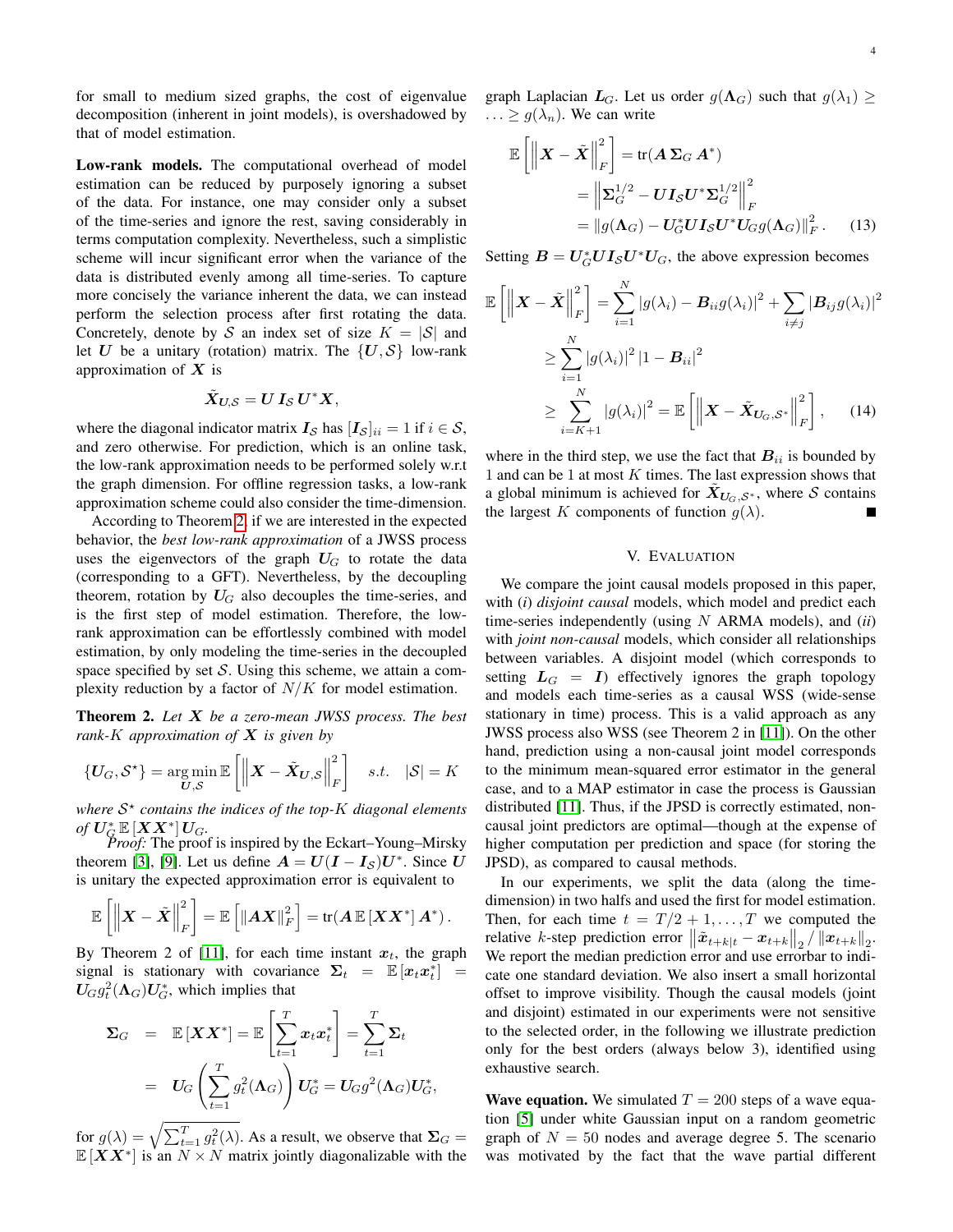

<span id="page-4-6"></span>Fig. 1. Joint models predict very closely the evolution of a wave on the graph. Due to the non-separable form of the JPSD, a purely time-based prediction method (disjoint causal model) yields poor accuracy.



<span id="page-4-8"></span>Fig. 2. The joint causal and non-causal models achieved the best prediction accuracy in our weather dataset, with a median prediction of approx. 0.4 for a 2-hour horizon (steps=2).

equation has a closed form solution that corresponds to a non-separable <sup>[4](#page-4-5)</sup> and causal JPSD. Our experiments were repeated 10 times. As shown in Fig. [1,](#page-4-6) the tight dependence between temporal and graph frequency contents present in a wave render prediction using a disjoint causal model inaccurate (by ignoring the graph dimension, a purely time-based method cannot capture the strong correlations between variables). On the other hand, both joint methods closely approximate the optimal solution (corresponding to a MAP estimator that uses the ground truth covariance).

Weather dataset. The second experiment used a weather dataset depicting the temperature of  $N = 32$  weather stations in the region of Brest (France), over a span of  $T = 14 \times 24$ hours<sup>[5](#page-4-7)</sup>. The graph used was a 3-nearest neighbor graph built from the coordinates of the weather stations. Fig. [2](#page-4-8) depicts the prediction error for 1 to 5 steps (hours) in the future. Since in this case the JPSD is (almost) separable, the disjoint causal predictor gives relevant predictions. Nevertheless, it is always outperformed by joint models. Note that the optimal predictor is not illustrated, since the ground truth JPSD of the data is unknown. We remark that the joint non-causal method has been shown to outperform non-stationarity based methods for prediction (such as TV and Tikhonov extrapolation) [\[12\]](#page-5-2).



<span id="page-4-9"></span>Fig. 3. At the expense of a small decrease in accuracy –here measured by the percentage of the data variance ignored– the estimation of joint causal models becomes very scalable.

Lastly, Fig. [3](#page-4-9) examines the effect of low-rank prediction to the 2-steps prediction error and model estimation time for the two causal models. In this experiment, we tested lowrank predictors which ignored a given percentage of the data variance (as estimated by the training data). Moreover, we considered the full dataset of  $T = 31 \times 24$  hours. As supported by our theoretical results, performing the approximation in the graph spectral domain (joint causal) far outperforms a naive approximation in the native graph domain (disjoint causal), yielding a significant computational benefit at the expense of only a small decrease prediction accuracy.

# VI. CONCLUSION

While, this contribution focuses on processes living on graphs, the proposed method can be applied to traditional multivariate random processes, by connecting them with a nearest neighbors graphs. In this case, compared to classical multivariate ARMA models, the proposed method requires less training data and a smaller amount of computation because the number of parameters to be estimated is low (less than  $NT$ ). A more detailed comparison is left for future work. Note also that the current method is limited by the graph Fourier transform that require the diagonalization of the graph Laplacian  $L_G$ . How to scale further than a few thousands nodes is still an open question that requires to a clever replacement of the decoupling theorem. Solving this issue would allow us to model user behaviors on large graphs such as Wikipedia.

# **REFERENCES**

- <span id="page-4-0"></span>[1] Mikhail Belkin and Partha Niyogi. Laplacian eigenmaps and spectral techniques for embedding and clustering. In *NIPS*, volume 14, pages 585–591, 2001.
- <span id="page-4-1"></span>[2] Mikhail Belkin and Partha Niyogi. Semi-supervised learning on riemannian manifolds. *Machine learning*, 56(1-3):209–239, 2004.
- <span id="page-4-3"></span>[3] Carl Eckart and Gale Young. The approximation of one matrix by another of lower rank. *Psychometrika*, 1(3):211–218, 1936.
- <span id="page-4-2"></span>[4] Benjamin Girault. Stationary graph signals using an isometric graph translation. In *Signal Processing Conference (EUSIPCO), 2015 23rd European*, pages 1516–1520. IEEE, 2015.
- <span id="page-4-4"></span>[5] Francesco Grassi, Nathanael Perraudin, and Benjamin Ricaud. Tracking time-vertex propagation using dynamic graph wavelets. *arXiv preprint arXiv:1606.06653*, 2016.

<span id="page-4-5"></span><sup>&</sup>lt;sup>4</sup>A JPSD is separable if it can be written as  $h(\lambda, \omega) = h_G(\lambda) \cdot h_T(\omega)$ , implying an independence of the time and graph dimensions

<span id="page-4-7"></span> $5$ Access to the raw data is possible directly from [https://donneespubliques.](https://donneespubliques.meteofrance.fr/donnees_libres/Hackathon/RADOMEH.tar.gz) meteofrance.fr/donnees [libres/Hackathon/RADOMEH.tar.gz](https://donneespubliques.meteofrance.fr/donnees_libres/Hackathon/RADOMEH.tar.gz)